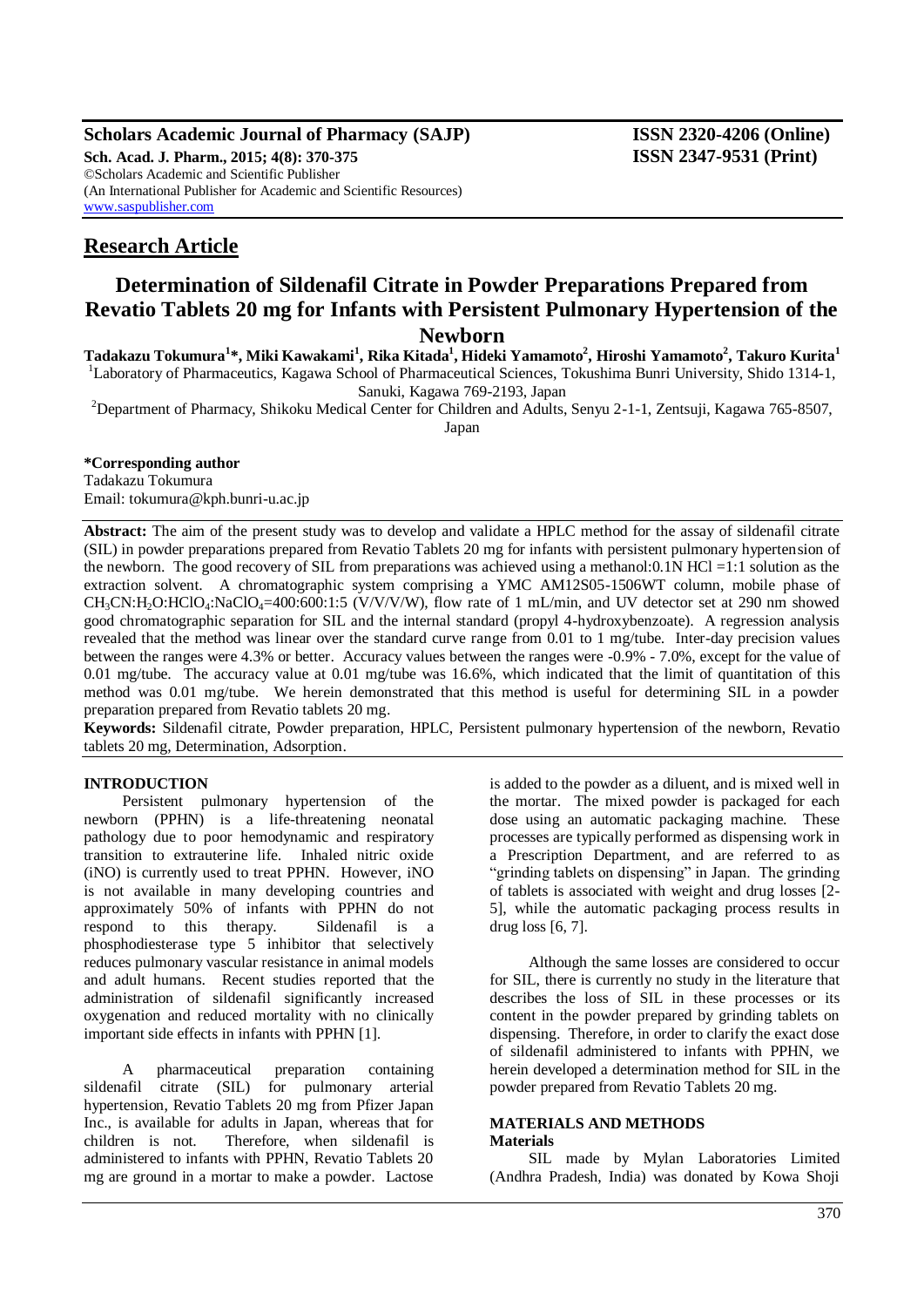Co., Ltd. (Kanagawa, Japan). Lactose, microcrystalline cellulose, anhydrous dibasic calcium phosphate, magnesium stearate, hypromellose, and titanium oxide in JP XVI were used. Croscarmellose sodium and triacetin in Japanese Pharmaceutical Excipients 2004 were used. Other chemicals were of special reagent or HPLC grade.

#### **Apparatus and chromatographic conditions for preliminary studies**

The HPLC system consisted of a Model LC-10AS pump, equipped with a Model SCL-10A system controller, Model SPD-10A UV spectrophotometric detector, Model CTO-10A column oven, Model C-R4A Chromatopac, and Model SIL-10A autoinjector, all from Shimadzu Corporation (Kyoto, Japan). The mobile phase was acetonitrile-water-perchloric acid (60%)-sodium perchlorate monohydrate=380:620:1:5, (V/V/V/W) for SIL. The chromatographic column was a YMC Pack AM12S05 ODS (150 mm x 6 mm I.D., particle diameter 5 µm) obtained from YMC Co., Ltd. (Kyoto, Japan). The flow rate and temperature of the column were 1 mL/min and 40°C. The wavelength for determining SIL was 290 nm. The injection volume for HPLC was 20 µL.

#### **Adsorption of SIL to tubes with operating conditions of stirring and changing tubes**

A total of 7.60 mg of SIL was dissolved in  $CH_3OH:H_2O = 1:1$  solution (diluted methanol) to make a 1.0 mg/mL SIL solution. A total of 0.5 mL of the SIL solution was diluted with water to make a 10  $\mu$ g/mL SIL solution in water. Five milliliters of the 10  $\mu$ g/mL SIL solution in water was added to a 10-mL glass tube using a 5-mL glass measuring pipette. The solution in the tube was stirred for 15 s using a vortex mixer. The solution in the tube was transferred to a new tube (the second) using a 5-mL glass measuring pipette, and stirred in this tube in the same manner. This operation was repeated a further 3 times. As the result, the solution in the fifth tube underwent the stirring and transferring operations 5 times.

As a sample, 0.2 mL of the solution was withdrawn from the fifth tube using a continuously adjustable air displacement pipette to 200 µL, and the sample solution was assayed by HPLC. As a reference to calculate recoveries, the 10 µg/mL SIL solution was assayed by HPLC. Recoveries (%) were calculated using equation [1].

Recovery  $(\%)$  = Peak area of the sample/mean peak area of the reference x 100 [1]

The same experiment was performed using 15-mL polypropylene tubes. The adsorption of SIL in diluted methanol was examined under the same experimental conditions for glass and polypropylene tubes.

#### **Adsorption of SIL in diluted methanol to a syringe filter**

The syringe filter, E131 from Pall Corporation (Tokyo, Japan) was used. A total of 0.5 mL of the 1 mg/mL SIL solution was diluted in diluted methanol to make a 10 µg/mL SIL solution. Three milliliters of the solution was passed through the filter, which was then discarded. Approximately 1 mL of the solution that passed through the filter was then collected into a sample cup for HPLC. This sample was assayed by HPLC. As a reference to calculate recoveries, the 10 µg/mL SIL solution was assayed by HPLC. Recoveries (%) were calculated using equation [1].

#### **Recovery of SIL from lactose when SIL solution was added to its powder**

One hundred microliters of the 1 mg/mL SIL solution in diluted methanol was added to 0.1 g of lactose. Diluted methanol (10 mL) was then added to lactose in order to extract SIL. After being stirred well using a vortex mixer, the solution was filtered by the syringe filter E131. The filtrate was assayed by HPLC. As a reference to calculate recoveries, the solution prepared by 100 µL of the 1 mg/mL SIL solution and 10 mL of diluted methanol was assayed by HPLC. Recoveries (%) were calculated using equation [1].

#### **Preparation of a SIL and lactose mixture and determination of the SIL content in the mixture**

One hundred milligrams of SIL and 900 mg of lactose were mixed well in a mortar. Ten milligrams of the mixture was added to a 15-mL centrifuge tube, and 10 mL of diluted methanol was then added. After being stirred well using a vortex mixer, the solution was filtered by the syringe filter E131. The filtrate was assayed by HPLC. As a reference to calculate recoveries, the solution prepared by mixing 1 mL of the 1 mg/mL SIL solution and 9 mL of diluted methanol was assayed by HPLC. Recoveries (%) were calculated using equation [1].

#### **Effects of additives on recoveries of SIL from the SIL and lactose mixture**

Ten milligrams of the SIL and lactose mixture was added to a 15-mL centrifuge tube, and 10 mg of an additive was then added. Tubes without additives were prepared as a reference to calculate recoveries. Anhydrous dibasic calcium phosphate, magnesium stearate, titanium oxide, croscarmellose sodium, and hypromellose were used as additives. After each additive had been added to the tube, 10 mL of diluted methanol was added to each tube. After an ultrasonic treatment for 15 s, the solution in the tubes was stirred well on a vortex mixer. The solution was filtered by the syringe filter E131. The filtrate was assayed by HPLC. Recoveries (%) were calculated using equation [1].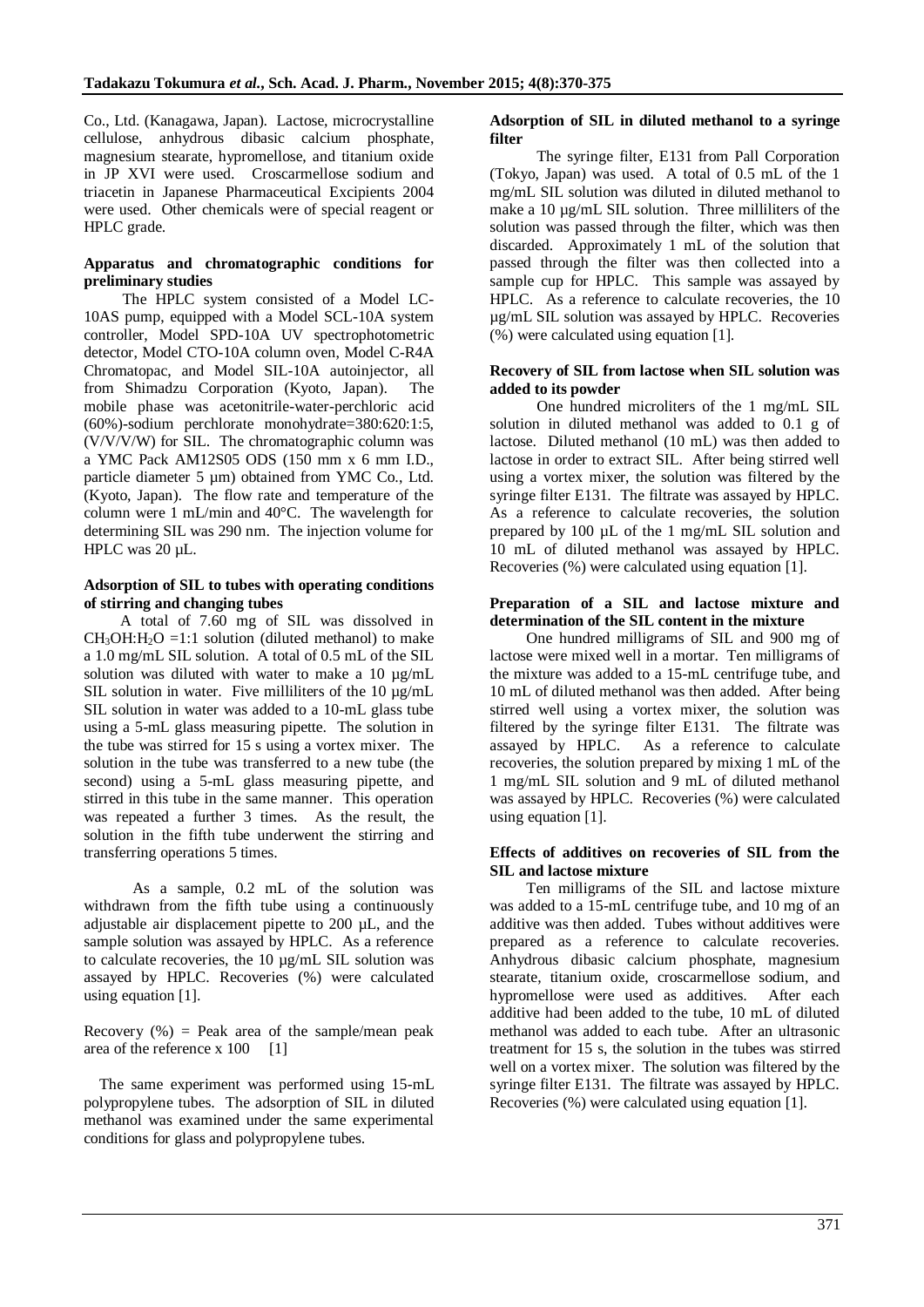### **Enhanced recovery of SIL from the powder with croscarmellose sodium**

One hundred milligrams of the SIL and lactose mixture and 100 mg of croscarmellose sodium were mixed well in a mortar. Twenty milligrams of the mixture was added to a 15-mL centrifuge tube. As a reference to calculate recoveries, 10 mg of the SIL and lactose mixture was added to a 15-mL centrifuge tube. Ten milliliters of each of the following solvents: methanol:0.1N HCl=1:1, methanol:saline=1:1, ethanol:water=1:1, and diluted methanol, was added to the tubes. The determination of SIL in these solutions was performed using the same method described above. Recoveries (%) were calculated using equation [1].

### **Content of SIL in one Revatio Tablet 20 mg**

One Revatio Tablet 20 mg was added to 40 mL of 0.1N HCl, and disintegrated in the solution. After an ultrasonic treatment for 5 min, 40 mL of methanol was added to the suspension. The ultrasonic treatment of the suspension was performed again for 5 min. Diluted methanol was added, and the volume was adjusted to 100 mL. One milliliter of the suspension was added to a 50-mL centrifuge tube. One hundred microliters of the IS solution (100 mg/mL in methanol) and 20 mL of methanol:0.1N HCl=1:1 solution were also added to the centrifuge tube. The solution in the tube was stirred well on a vortex mixer, and then filtered by the syringe filter E131. The filtrate was assayed by HPLC. A total of 29.79 mg of SIL was dissolved in 100 mL of the methanol: 0.1N HCl=1:1 solution. One milliliter of the solution was withdrawn and added to a 50-mL centrifuge tube. The same treatment described above was performed. The solution was assayed by HPLC as the standard. The content of SIL was calculated from a comparison of the peak area ratio of SIL and IS between sample solutions and the standard solution. The amount of SIL in each tablet was also converted to the amount of sildenafil, and then compared with 20 mg.

### **Optimized extraction and chromatographic conditions**

The powder containing 0.5 mg sildenafil (0.7 mg as SIL) in a package, which was packaged automatically, was withdrawn into a 50-mL centrifuge tube. After weighing the powder, 20 mL of the methanol:0.1 N HCl =1:1 solution and 100  $\mu$ L of the IS solution (10 mg/mL in diluted methanol) were added to the 50-mL centrifuge tube. The solution in the tube was stirred well on a vortex mixer, and then filtered by the syringe filter E131. The filtrate was assayed by HPLC. The package after the powder had been withdrawn was washed with 2 mL of the methanol:  $0.1$  N HCl =1:1 solution. The solution obtained was then added to a 15 mL centrifuge tube. One hundred microliters of the IS solution (10 mg/mL in diluted methanol) was added to the 15-mL centrifuge tube. The solution in the tube was stirred well on a vortex mixer, and then filtered by the syringe filter E131. The filtrate was assayed by HPLC.

The HPLC system consisted of a Model LC-20AS pump, equipped with LC-solution on PC, a Model SPD-20A UV spectrophotometric detector, Model CTO-20A column oven, and Model SIL-20A autoinjector, all from Shimadzu Corporation (Kyoto, Japan). The mobile phase was acetonitrile-water-perchloric acid (60%) sodium perchlorate monohydrate=400:600:1:5, (V/V/V/W) for SIL. The chromatographic column was a YMC Pack AM12S05 ODS (150 mm x 6 mm I.D., particle diameter 5 µm) obtained from YMC Co., Ltd. (Kyoto, Japan). The flow rate and temperature of the column were 1 mL/min and 40°C. The wavelength used for the determination of SIL was 290 nm. The injection volume for HPLC was 20 µL.

SIL (100 mg) was dissolved in 50 mL of diluted methanol. This solution was stored at 4°C for 1 month. Diluted SIL solutions at 1 and 0.1 mg/mL were prepared from this solution using the methanol:0.1 N  $HCl = 1:1$  solution. Appropriate volumes of the 2 kinds of solutions were added to 50-mL centrifuge tubes in order to make tubes with 0.01 - 1 mg SIL. Twenty milliliters of the methanol:  $0.1$  N HCl =1:1 solution and 100 µL of the IS solution (10 mg/mL in diluted methanol) were added to the 50-mL centrifuge tubes. The solution in the tube was stirred well on a vortex mixer and assayed by HPLC to make a calibration curve.

### **Confirmation of specificity for the determination method of SIL by HPLC**

One hundred milligrams of each additive was added to a 15-mL centrifuge tube. Ten milliliters of the methanol:0.1N HCl  $=1:1$  solution was then added to these tubes. The solution in the tubes was stirred well on a vortex mixer, and then subjected to the ultrasonic treatment for 15 s. The solution was filtered using the syringe filter E131. The filtrate was assayed by HPLC. The additives contained in Revatio Tablets 20 mg, including lactose, microcrystalline cellulose, anhydrous dibasic calcium phosphate, magnesium stearate, hypromellose, titanium oxide, croscarmellose sodium, and triacetin, were examined.

#### **RESULTS AND DISCUSSION Results of preliminary studies**

The column, YMC Pack AM12S05 ODS, and the mobile phase, the  $CH_3CN/H_2O/HClO_4/NaClO_4$  system, were employed because of the large amount of data for developing determination methods of drugs [8-11], and detailed HPLC conditions for preliminary studies were then examined.  $CH<sub>3</sub>CN$  concentrations in the mobile phase were arbitrarily varied and the retention time of FLT was confirmed. The retention time was observed at 7.6 min when the concentration of  $CH<sub>3</sub>CN$  was 38%. Based on this result, the mobile phase for the study was determined to be

CH<sub>3</sub>CN:H<sub>2</sub>O:HClO<sub>4</sub>:NaClO<sub>4</sub>=380:620:1:5.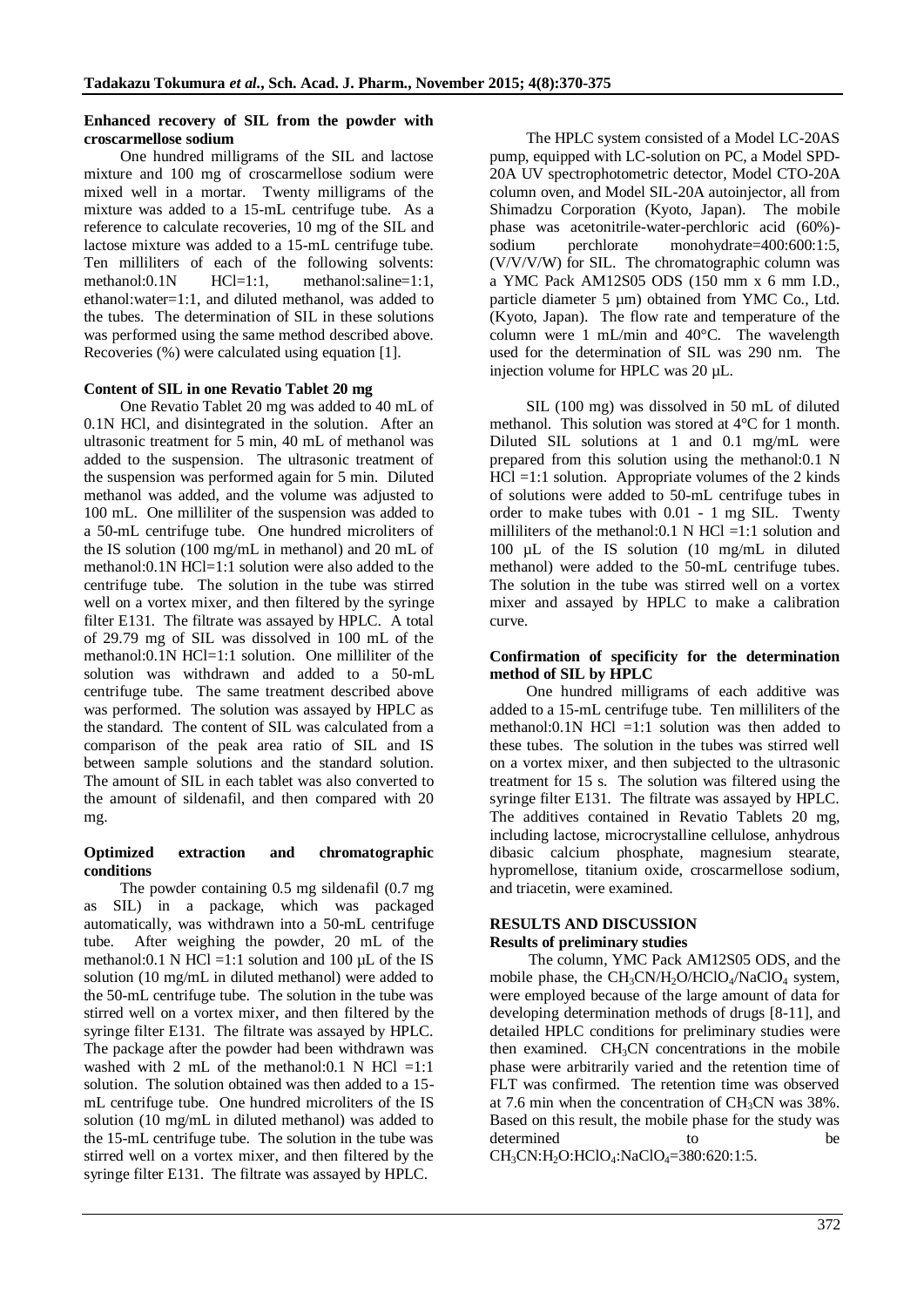The recoveries of SIL from glass tubes in water and diluted methanol were  $68.7 \pm 0.6\%$  (mean  $\pm$  SD, n=3), and  $97.9 \pm 0.9\%$ , respectively. The adsorption of SIL in water to glass was observed, and adsorption to glass was prevented by using diluted methanol. The same experiment was performed for polypropylene tubes. The recoveries of SIL in water and diluted methanol were  $96.3 \pm 0.7\%$  and  $98.7 \pm 0.3\%$ , respectively. The adsorption of SIL to the polypropylene tubes was not observed not only in diluted methanol, but also in water. Based on these results, diluted methanol and polypropylene tubes were employed for subsequent experiments.

When the diluted methanol solution of SIL was passed through the syringe filter, E131, the recovery of SIL was 100.3 ± 0.9% (mean ± SD, n=3). No adsorption of SIL to E131 was confirmed. When the SIL solution was added to lactose, the recovery of SIL was 100.9% (mean, n=2). Recovery from the powder mixture of SIL with lactose was  $97.8 \pm 0.9\%$  (mean  $\pm$ SD, n=3).

The recoveries of SIL from the mixed powder of SIL and lactose with additives were 98.0 – 100.5%, except for that of the mixture with croscarmellose sodium, from which recovery was 79.4%. In an attempt to improve recovery, extraction solvents were examined. In the solvents examined, the largest value was 97.7% using the methanol:0.1N HCl =1:1 solution. Therefore, this solution was considered suitable as the extraction solvent for SIL.

A compound for the internal standard was selected from parabens that had a longer retention time than that of SIL in the HPLC conditions. When the retention time of SIL was approximately 7.6 min that of propyl4-hydroxbenzoate was approximately 10 min. Based on this result, propyl 4-hydroxbenzoate was selected as the internal standard (IS). Solutions of 100 mg/mL propyl 4-hydroxbenzoate in methanol and 10 mg/mL propyl 4-hydroxbenzoate in diluted methanol were used as the internal standard solutions.

The content of Revatio Tablets 20 mg was 99.9  $\pm$ 2.6% (mean  $\pm$  SD, n=3). This value is acceptable, indicating the suitability of the extraction system of SIL.

#### **Analysis of optimized conditions and applications**

Typical chromatograms of SIL obtained under the conditions described above are shown in Figure 1. The retention times of SIL and IS were approximately 8 min and 13 min, respectively. A linear regression analysis gave a slope, intercept, and correlation coefficient of  $Y=6.2099X - 0.01518$ , r=0.99998. Intra-day precision and accuracy were determined by analyzing five replicates at each drug amount, which are shown in Table 1. Precision was ranged from 0.0% to 0.6%. The accuracy value ranged from -2.1% to 16.5%. Inter-day precision and accuracy were determined by analyzing each standard amount over 8 different days. The result for the calibration curve is shown in Table 2. Precision from 0.01 mg/tube to 1 mg/tube was from 4.3% to 0.2%. Accuracy ranged from -0.9% to 16.6%. The values of the intra-day and inter-day precision and accuracy, except for the lowest amount, ranged within 10% and from -10% to 10%, respectively, which were acceptable. The lower limit of quantification was established to be 0.01 mg/tube from the validation data, as shown in Tables 1 and 2, because accuracy at 0.01 mg/tube was greater than 10%.



**Fig 1: HPLC chromatograms for SIL and IS in standard solution and extracted solutions from the powder, A: Standard solution at 0.1 mg/tube, B: Extracted solution from the powder. The amount of SIL calculated was 0.49 mg.**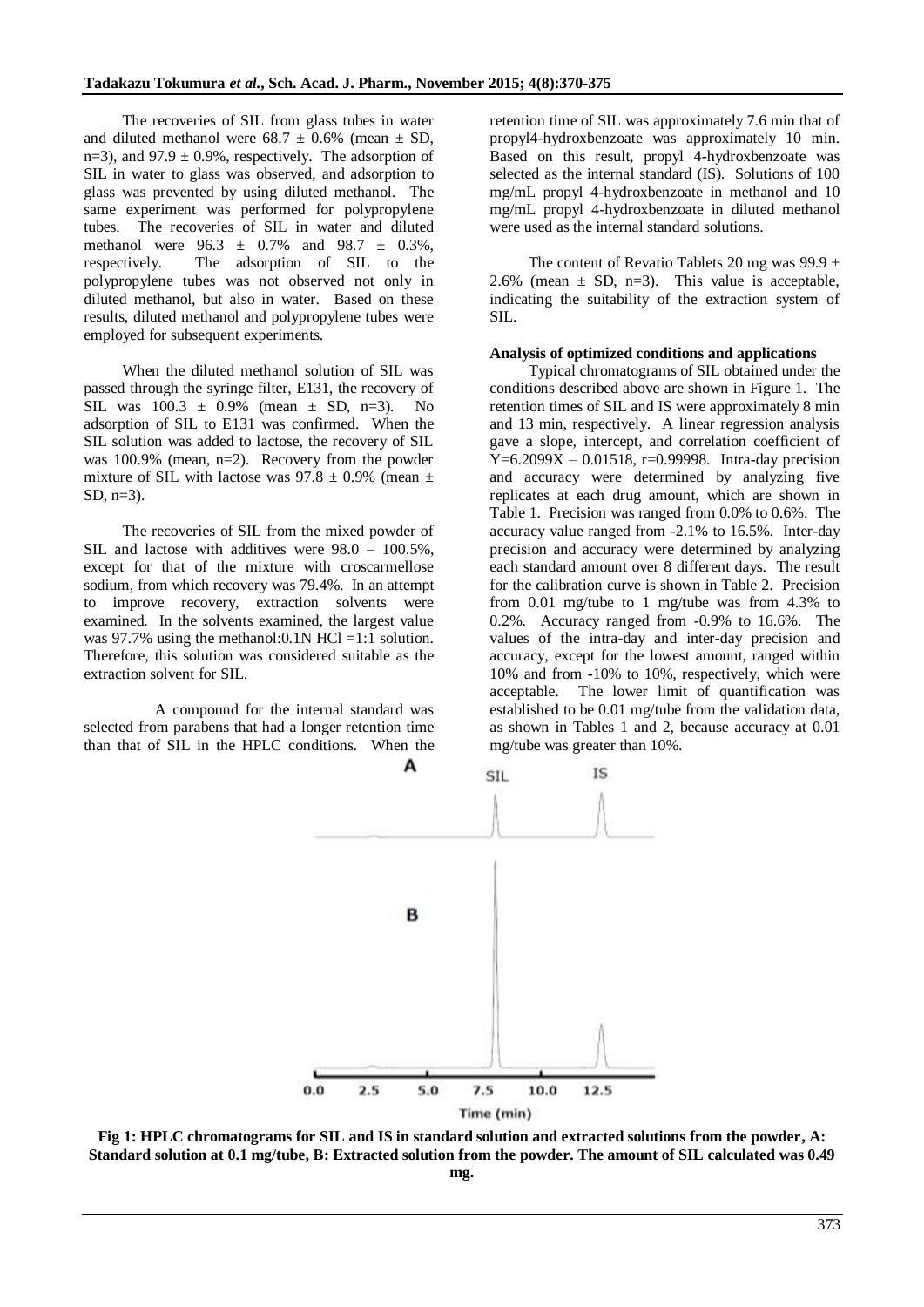| Actual amount | Amount found (mg/tube)                    | Precision | Accuracy |
|---------------|-------------------------------------------|-----------|----------|
| (mg/tube)     | $(\text{mean} \pm \text{SD}, \text{n=5})$ | (%)       | $(\%)$   |
| 0.01          | $0.0117 \pm 0.0001$                       | 0.6       | 16.5     |
| 0.02          | $0.0213 \pm 0.0000$                       | 0.2       | 6.4      |
| 0.05          | $0.0502 \pm 0.0001$                       | 0.1       | 0.4      |
| 0.1           | $0.0979 \pm 0.0001$                       | 0.1       | $-2.1$   |
| 0.2           | $0.1968 \pm 0.0002$                       | 0.1       | $-1.6$   |
| 0.5           | $0.5037 \pm 0.0002$                       | 0.0       | 0.7      |
| 0.7           | $0.6986 \pm 0.0004$                       | 0.1       | $-0.2$   |
|               | $1.0000 \pm 0.0008$                       | $0.1\,$   | 0.0      |

| Table 1: Intra-day precision and accuracy of SIL measurements |  |  |
|---------------------------------------------------------------|--|--|
|---------------------------------------------------------------|--|--|

**Precision and accuracy values were calculated using the following equations:**

 **Precision (%) = (SD/mean) x 100.**

 **Accuracy (%) = ((amount found – actual amount)/actual amount) x 100.**

|  |  |  |  |  | Table 2: Inter-day precision and accuracy of SIL measurements |
|--|--|--|--|--|---------------------------------------------------------------|
|  |  |  |  |  |                                                               |

| Actual amount | Amount found (mg/tube)                  | Precision | Accuracy |
|---------------|-----------------------------------------|-----------|----------|
| (mg/tube)     | $(\text{mean}\pm\text{SD}, \text{n=5})$ | (%)       | $(\%)$   |
| 0.01          | $0.0117 \pm 0.0005$                     | 4.3       | 16.6     |
| 0.02          | $0.0214 \pm 0.0004$                     | 2.0       | 7.0      |
| 0.05          | $0.0503 \pm 0.0013$                     | 2.6       | 0.5      |
| 0.1           | $0.0991 \pm 0.0019$                     | 2.0       | $-0.9$   |
| 0.2           | $0.1988 \pm 0.0013$                     | 0.6       | $-0.6$   |
| 0.5           | $0.4979 \pm 0.0029$                     | 0.6       | $-0.4$   |
| 0.7           | $0.6985 \pm 0.0029$                     | 0.4       | $-0.2$   |
|               | $1.0023 \pm 0.0022$                     | 0.2       | 0.2      |

**Precision and accuracy values were calculated using the following equations:**

 **Precision (%) = (SD/mean) x 100.**

 **Accuracy (%) = ((amount found – actual amount)/actual amount) x 100.**

The extracted solutions from additives containing Revatio Tablets 20 mg were analyzed by HPLC. There were no peaks in the retention times of SIL and IS on the chromatogram (data not shown).

Table 3 shows the results of the assay for the powders prepared from Revatio Tablets 20 mg by "grinding tablets on dispensing". The amounts of SIL in the powder withdrawn from the package and in the cleaning solution for the package after the powder had been withdrawn were determined exactly. The mean

values for the powder and cleaning solution were  $0.48 \pm$ 0.03 mg (mean  $\pm$  SD, n=9) and 0.127  $\pm$  0.004 mg, respectively. The mean SIL amount in one package was 0.607 mg. This amount corresponded to 0.43 mg of sildenafil, which was lower than the designed value of 0.5 mg. This reason for this currently remains unclear, and was not solely attributed to the weight of the powder packaged. Previous studies have implicated the process of preparing powder from the tablet [2-5]. This developing determination method will be a strong tool for clarify the reasons for drug loss.

|  |  | Table 3: Amount of SIL in packages packing the powder prepared from Revatio tablets for infants with PPHN |
|--|--|-----------------------------------------------------------------------------------------------------------|
|  |  |                                                                                                           |

| Package | Weight of the powder | $\mathbf{\Xi}$<br>Amount of SIL in the powder | Amount of SIL in the cleaning  |
|---------|----------------------|-----------------------------------------------|--------------------------------|
| Number  | withdrawn (mg)       | withdrawn (mg)                                | solution for each package (mg) |
|         | 194.63               | 0.49                                          | 0.13                           |
| 2       | 196.16               | 0.50                                          | 0.12                           |
| 3       | 201.01               | 0.50                                          | 0.13                           |
| 4       | 206.39               | 0.53                                          | 0.13                           |
| 5       | 194.98               | 0.50                                          | 0.12                           |
| 6       | 179.27               | 0.45                                          | 0.13                           |
| 7       | 179.30               | 0.45                                          | 0.13                           |
| 8       | 178.88               | 0.43                                          | 0.13                           |
| 9       | 182.80               | 0.45                                          | 0.12                           |
| Mean    | 190.38               | 0.48                                          | 0.127                          |
| SD.     | 10.48                | 0.03                                          | 0.004                          |
| RSD(%)  | 5.5                  | 6.3                                           | 3.1                            |